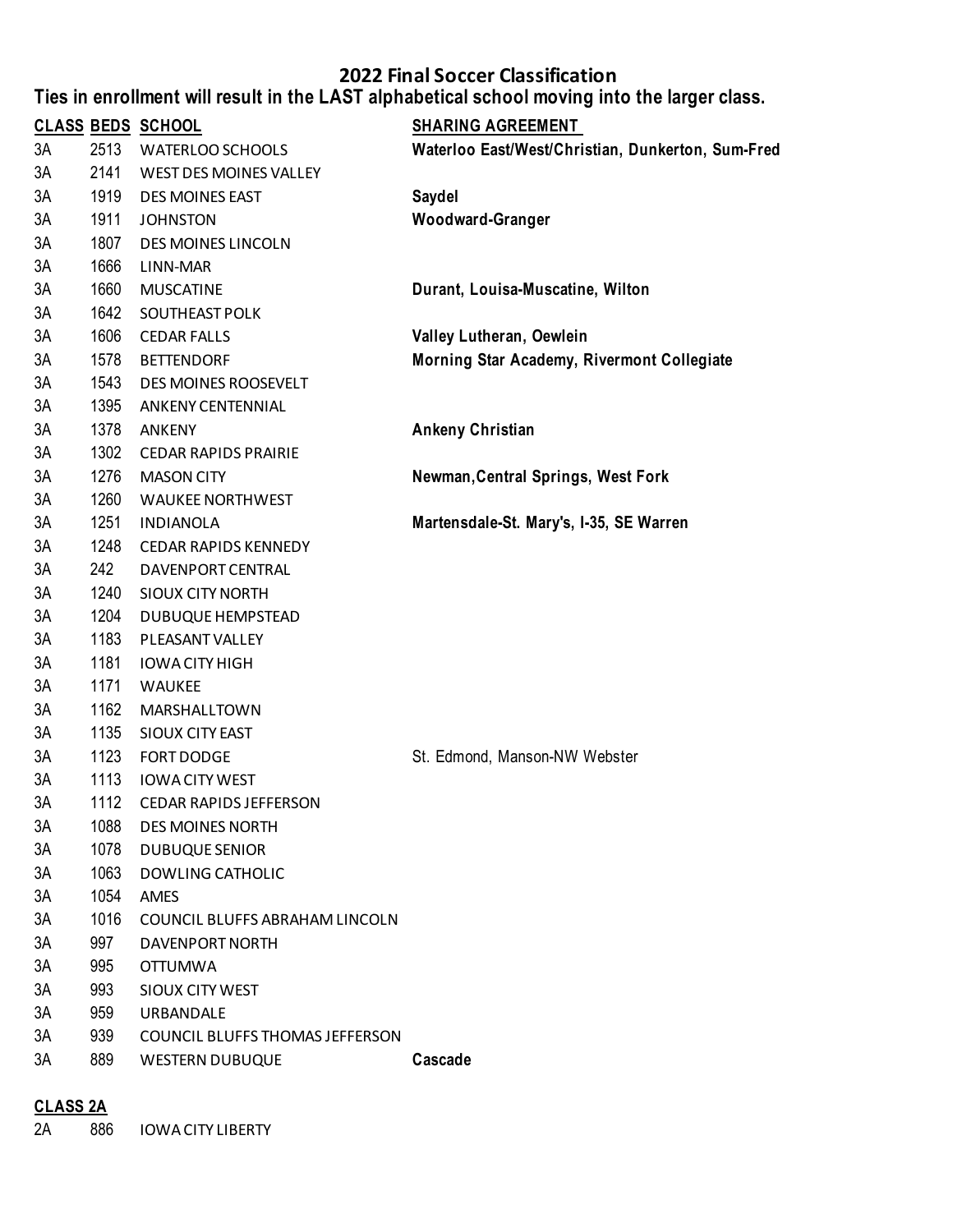| 2A | 874 | <b>CEDAR RAPIDS WASHINGTON</b>                             |                                                            |
|----|-----|------------------------------------------------------------|------------------------------------------------------------|
| 2A | 768 | <b>NORWALK</b>                                             |                                                            |
| 2A | 755 | <b>DES MOINES HOOVER</b>                                   |                                                            |
| 2A | 750 | NORTH SCOTT                                                |                                                            |
| 2A | 743 | <b>CLINTON</b>                                             |                                                            |
| 2A | 725 | <b>BURLINGTON</b>                                          |                                                            |
| 2A | 717 | <b>LEWIS CENTRAL</b>                                       |                                                            |
| 2A | 710 | CENTRAL IOWA UNITED                                        | Collins-Max, Baxter, Colo-NESCO, W. Marshall, Colfax-Mingo |
| 2A | 705 | INDEPENDENCE                                               | East Buchanan, Jesup                                       |
| 2A | 703 | CARROLL                                                    | Ar-We-Va, Glidden-Ralston, Coon Rapids-Bayard, Audubon     |
| 2A | 683 | <b>DALLAS CENTER-GRIMES</b>                                |                                                            |
| 2A | 668 | <b>NEWTON</b>                                              |                                                            |
| 2A | 655 | <b>CLEAR CREEK-AMANA</b>                                   | <b>Iowa Valley</b>                                         |
| 2A | 649 | <b>BOONE</b>                                               | Ogden                                                      |
| 2A | 647 | <b>STORM LAKE</b>                                          | St. Mary's                                                 |
| 2A | 631 | IOWA FALLS-ALDEN-AGWSR-SH                                  | <b>AGWSR, South Hardin</b>                                 |
| 2A | 630 | <b>WAVERLY-SHELL ROCK</b>                                  | Janesville                                                 |
| 2A | 624 | SPIRIT LAKE                                                | Harris-Lake Park, Okoboji                                  |
| 2A | 602 | <b>BALLARD</b>                                             | <b>Roland-Story</b>                                        |
| 2A | 600 | DENISON-SCHLESWIG                                          |                                                            |
| 2A | 583 | WINTERSET/EARLHAM                                          | Earlham                                                    |
| 2A | 571 | <b>PERRY</b>                                               | <b>Madrid</b>                                              |
| 2A | 565 | MOUNT PLEASANT                                             | <b>New London</b>                                          |
| 2A | 560 | <b>SPENCER</b>                                             |                                                            |
| 2A | 554 | <b>FAIRFIELD</b>                                           | Pekin                                                      |
| 2A | 550 | SOUTH TAMA COUNTY                                          | <b>East Marshall</b>                                       |
| 2A | 549 | MOUNT VERNON-LISBON                                        | Lisbon, Springville                                        |
| 2A | 544 | PELLA                                                      |                                                            |
| 2A | 541 | <b>GLENWOOD</b>                                            | <b>Fremont-Mills</b>                                       |
| 2A | 522 | <b>MARION</b>                                              |                                                            |
| 2A | 520 | BONDURANT-FARRAR                                           |                                                            |
| 2A | 518 | <b>ATLANTIC</b>                                            | <b>CAM, Exira-EHK</b>                                      |
| 2A | 511 | CARLISLE                                                   |                                                            |
| 2A | 488 | <b>CENTRAL DEWITT</b>                                      | <b>Calamus-Wheatland</b>                                   |
| 2A | 483 | NOTRE DAME/W.BURLINGTON/DANVILLE West Burlington, Danville |                                                            |
| 2A | 483 | <b>LEMARS</b>                                              |                                                            |
| 2A | 480 | FORT MADISON                                               | <b>Holy Trinity Catholic</b>                               |
| 2A | 474 | <b>XAVIER</b>                                              |                                                            |
| 2A | 471 | SHELDON/SIBLEY_OCHEYDEN                                    | Sibley-Ocheyeden                                           |
| 2A | 469 | <b>OSKALOOSA</b>                                           |                                                            |
| 2A | 457 | <b>WEBSTER CITY</b>                                        |                                                            |
| 2A | 431 | <b>DECORAH</b>                                             |                                                            |
| 2A | 422 | <b>KEOKUK</b>                                              |                                                            |
| 2A | 421 | ADM                                                        |                                                            |
| 2A | 412 | <b>NORTH POLK</b>                                          |                                                            |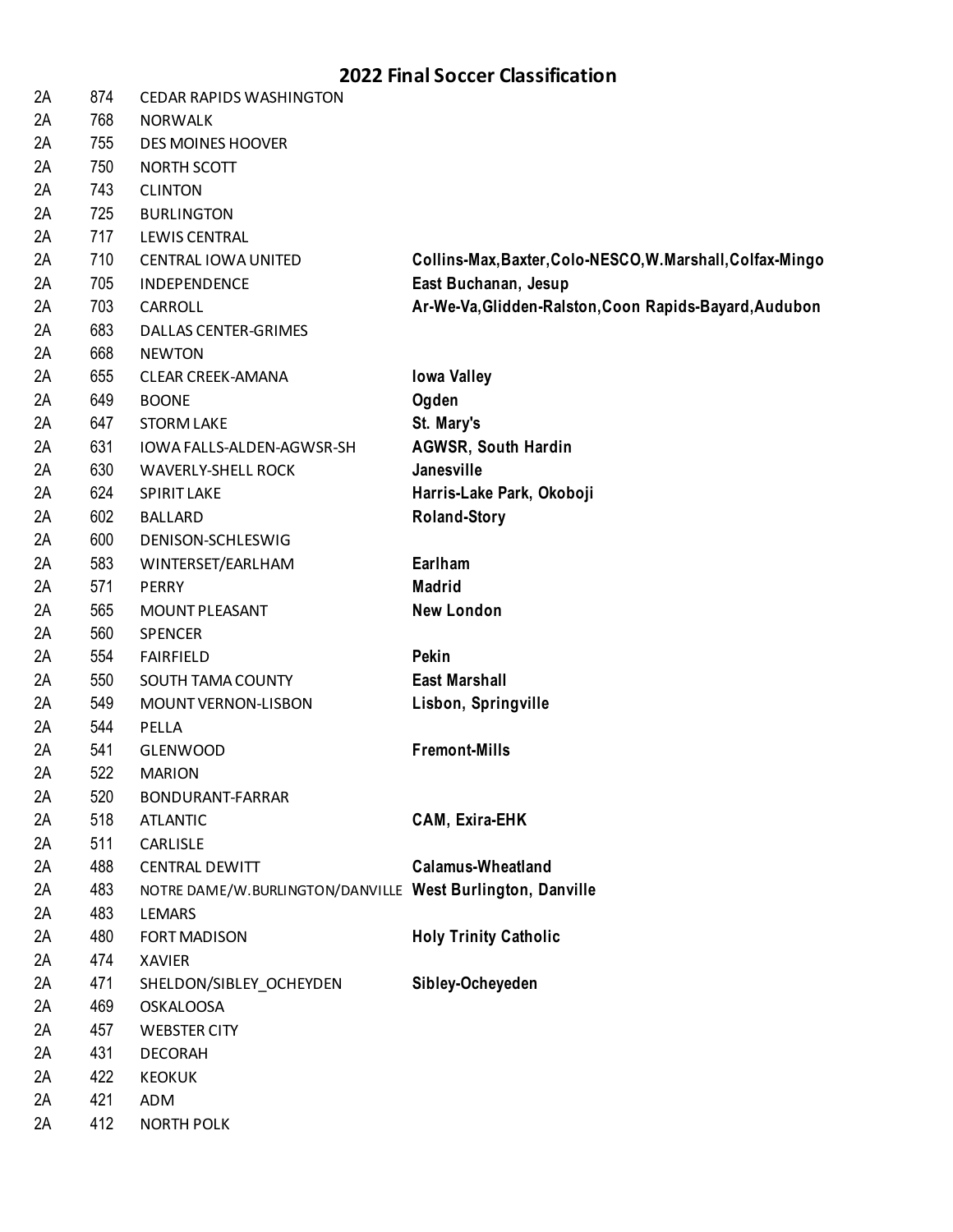| 2A | 402             | <b>GILBERT</b>                                  |                                          |
|----|-----------------|-------------------------------------------------|------------------------------------------|
| 2A | 400             | <b>CRESTON</b>                                  |                                          |
|    |                 |                                                 |                                          |
| 1A | <b>CLASS 1A</b> |                                                 |                                          |
| 1A | 389<br>385      | SOLON                                           |                                          |
| 1A | 384             | <b>KNOXVILLE</b>                                |                                          |
| 1A | 376             | BOYDEN-HULL/ROCK VALLEY<br><b>BISHOP HEELAN</b> | <b>Rock Valley</b>                       |
| 1A | 375             | <b>BENTON COMMUNITY</b>                         |                                          |
| 1A | 371             |                                                 |                                          |
| 1A | 370             | <b>HUMBOLDT</b><br><b>GRINNELL</b>              |                                          |
| 1A |                 |                                                 |                                          |
| 1A | 370<br>369      | <b>MAQUOKETA</b>                                |                                          |
|    |                 | SERGEANT BLUFF-LUTON<br><b>WEST DELAWARE</b>    |                                          |
| 1A | 365             |                                                 |                                          |
| 1A | 364             | <b>CENTER POINT-URBANA</b>                      |                                          |
| 1A | 364             | <b>WASHINGTON</b>                               |                                          |
| 1A | 364             | WILLIAMSBURG                                    | <b>HLV</b>                               |
| 1A | 363             | <b>HARLAN</b>                                   |                                          |
| 1A | 357             | MOC-FLOYD VALLEY                                |                                          |
| 1A | 355             | PANORAMA                                        | <b>ACGC</b>                              |
| 1A | 352             | <b>UNION</b>                                    | <b>North Tama</b>                        |
| 1A | 348             | WCV-NV                                          | West Central Valley, Nodaway Valley      |
| 1A | 346             | VINTON-SHELLSBURG                               |                                          |
| 1A | 345             | <b>DENVER</b>                                   | <b>Wapsie Valley</b>                     |
| 1A | 345             | <b>NEVADA</b>                                   |                                          |
| 1A | 342             | DAVENPORT ASSUMPTION                            |                                          |
| 1A | 328             | <b>SIOUX CENTER</b>                             |                                          |
| 1A | 327             | <b>CENTERVILLE</b>                              | <b>Moulton-Udell</b>                     |
| 1A | 324             | HAMPTON-DUMONT-CAL                              |                                          |
| 1A | 319             | <b>CLARKE</b>                                   |                                          |
| 1A | 316             | <b>WAHLERT</b>                                  |                                          |
| 1A | 315             | <b>CLEAR LAKE</b>                               |                                          |
| 1A | 309             | <b>ANAMOSA</b>                                  |                                          |
| 1A | 302             | <b>GREENE COUNTY</b>                            | Paton-Churdan                            |
| 1A | 298             | <b>WEST LIBERTY</b>                             |                                          |
| 1A | 285             | MID-PRAIRIE                                     | <b>Hillcrest Academy</b>                 |
| 1A | 282             | <b>MONTICELLO</b>                               |                                          |
| 1A | 278             | <b>CHARITON</b>                                 |                                          |
| 1A | 274             | <b>GCGR</b>                                     | <b>Grundy Center, Gladbrook-Reinbeck</b> |
| 1A | 269             | <b>COLUMBUS CATHOLIC</b>                        | <b>Don Bosco</b>                         |
| 1A | 262             | <b>NORTHEAST</b>                                | <b>Prince of Peace</b>                   |
| 1A | 261             | <b>TRI-CENTER</b>                               | <b>Riverside</b>                         |
| 1A | 249             | COLUMBUS/WMU                                    | Winfield-Mt. Union                       |
| 1A | 244             | <b>DES MOINES CHRISTIAN</b>                     |                                          |
| 1A | 242             | <b>TIPTON</b>                                   |                                          |